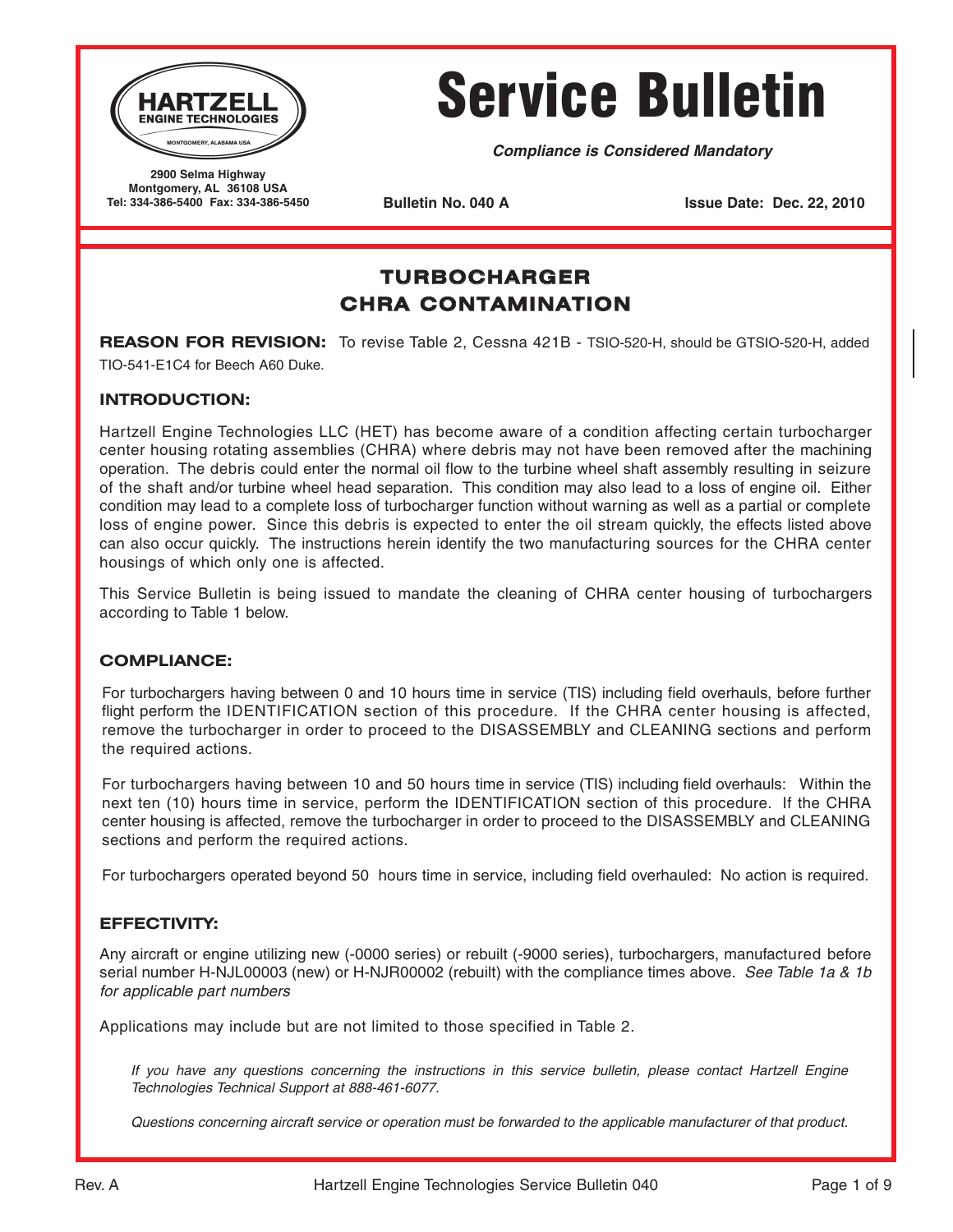## **EFFECTIVITY: (cont'd)**

| 406990-9004 | 407540-0003 | 407540-9003 | 407800-9003 | 408590-9012 | 408610-0001 | 408610-9001 |
|-------------|-------------|-------------|-------------|-------------|-------------|-------------|
| 465292-0001 | 465292-9001 | 465292-0002 | 465292-9002 | 465292-0004 | 465292-9004 | 465398-0002 |
| 465398-9002 | 466011-0002 | 466011-9002 | 466304-0003 | 466304-9003 | 466642-0001 | 466642-9001 |
| 466642-0002 | 466642-9002 | 466642-0005 | 466642-9005 | 466642-0006 | 466642-0007 |             |

**Table 1a - Applicable KAES Part Numbers (Turbocharger)**

### **Table 1b - Applicable Original Equipment (OE) Part Numbers (Turbochargers)**

The turbocharger part numbers above or below may appear on the data tag.

| 637374-1     | 633274-4     | 635034-2 | 642518-4 | 646677   |
|--------------|--------------|----------|----------|----------|
| 649151-1     | 649151-2     | 46C19836 | 46C19839 | 46C22924 |
| C295001-0301 | C295001-0304 | LW-10191 | LW-13310 | LW-16254 |

## **IDENTIFICATION**

#### **WARNING:**

THIS PROCEDURE MUST BE PERFORMED BY COMPETENT AND QUALIFIED PERSONNEL FAMILIAR WITH ENGINE AND AIRFRAME MAINTENANCE THAT IS SPECIFIC TO THE TURBOCHARGING SYSTEM. FAILURE TO DO SO MAY RESULT IN ECONOMIC LOSS, EQUIPMENT DAMAGE, AND/OR PHYSICAL INJURY.

#### **CAUTION:**

DO NOT DEPEND ON THIS SERVICE BULLETIN FOR GAINING ACCESS TO THE AIRCRAFT OR ENGINE. THIS WILL REQUIRE THAT YOU USE THE APPLICABLE MANUFACTURER'S MAINTENANCE MANUALS OR SERVICE INSTRUCTIONS. IN ADDITION, ANY PREFLIGHT OR IN FLIGHT OPERATIONAL CHECKS REQUIRE USE OF THE APPROPRIATE AFM OR POH.

- 1. Access the aircraft turbocharger(s) in accordance with the instructions in the aircraft maintenance manual. Some aircraft engines have two turbochargers, so check both. (Do not rely on the aircraft or engine paperwork alone to identify the turbocharger part number.)
- 2. Refer to Table I to determine if the turbocharger being inspected is an affected part number. Observe the part number found on the data plate. If the affected part number **does not** appear, go to the "Return to Service" section step 3 & 4. If an affected part number **does** appear, continue with step 3. (See Figure 1 for typical turbocharger installation.)
- 3. Using Figures 2, 3, and 4, identify the foundry mark located on the CHRA center housing as shown. Those with a circled "JT" are not affected and may proceed to the "Return to Service" section step 3 & 4. If a "slanted A" appears, continue with the DISASSEMBLY and CLEANING sections.

## **NOTE:**

For engine or aircraft models, reference Table 2. It should be used for identifying turbocharged aircraft as a *guide only*. Not every aircraft or engine combination is listed and not every STC or other field application is included. This list is provided to help identify which aircraft **may** be affected by this service bulletin.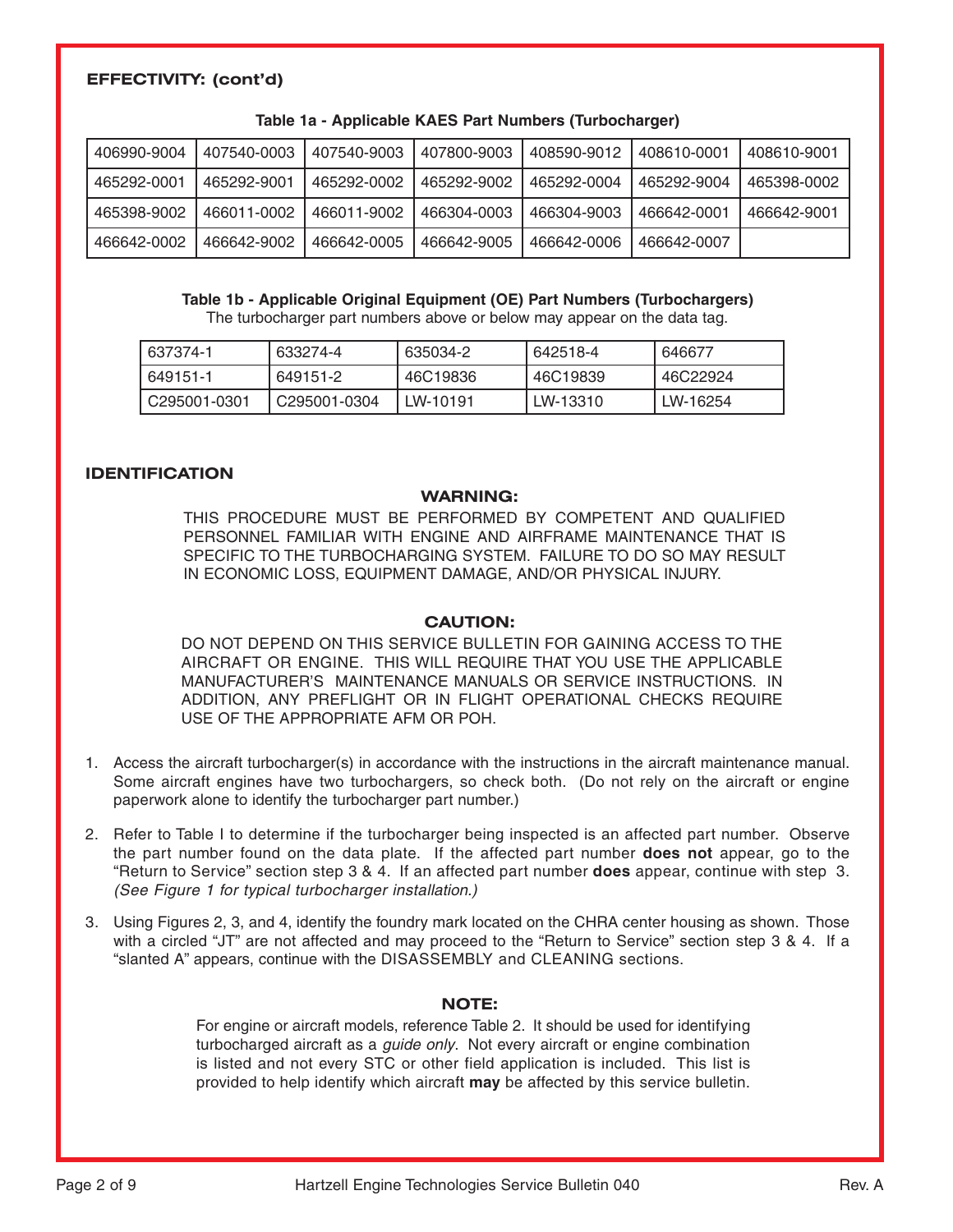## **IDENTIFICATION (cont'd)**



**Figure 1 - Typical Turbo Installation**



Figure 2 - Foundry Mark "Slanted A" Figure 3 - Foundry Mark "JT"





**Foundry Mark May Also Be An Indented "Slanted A"**

Suspect

- 4. If it has been determined that the CHRA center housing is affected per Table 1 and IDENTIFICATION section above, the turbocharger must be removed and disassembled to isolate the CHRA center housing.
- 5. Utilizing the most current Service Manual or Service Instructions of the applicable engine or airframe manufacturer, remove the turbocharger from the engine. To avoid the possibility of debris entering the turbocharger system connections, cap all open lines and ducts.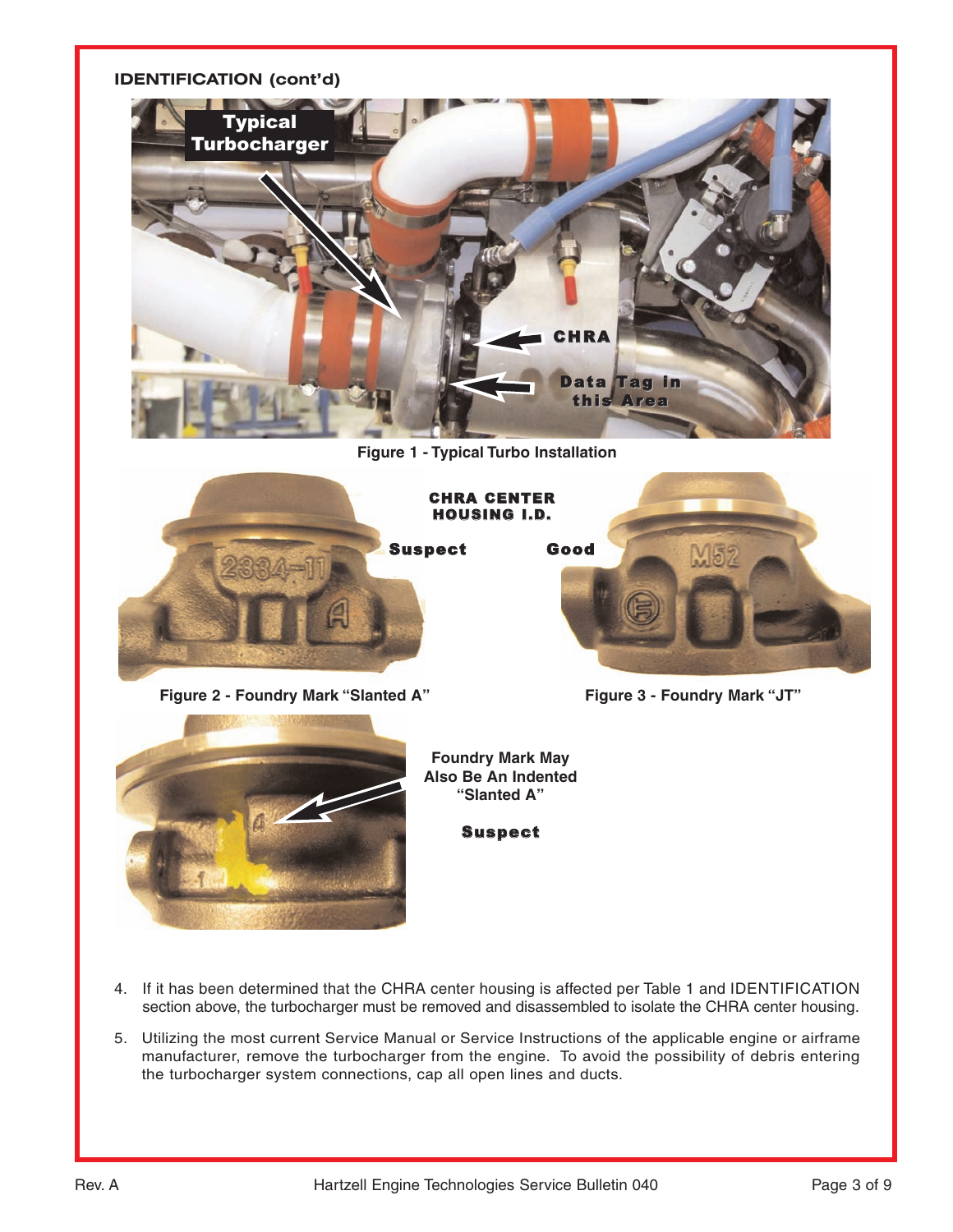## **DISASSEMBLY AND CLEANING:**

#### **WARNING:**

TO PROPERLY INSPECT, DISASSEMBLE, ASSEMBLE, AND TEST THE TURBO-CHARGER, THE MOST CURRENT REVISION OF THE KELLY AEROSPACE ENERGY SYSTEMS (KAES) OVERHAUL AND MAINTENANCE MANUAL P/N 400600-0000 MUST BE USED. THE PROCEDURES THEREIN MUST BE FOLLOWED PRECISELY. FAILURE TO DO SO MAY RESULT IN ECONOMIC LOSS, EQUIPMENT DAMAGE, AND/OR PHYSICAL INJURY.

## **NOTE:**

**It is required**, that all turbochargers be removed from the engine and sent to HET or to a properly FAA certificated repair station (or the foreign equivalent) experienced in servicing turbocharger systems for this disassembly and cleaning. Removal must be in accordance with the applicable aircraft and/or engine manufacturer's maintenance manuals or service instructions. **Do not return turbo with fittings, oil reservoir, or other engine or airframe parts.**

1. Prepare a clean and suitable work area for the removed turbocharger. Utilizing the KAES Overhaul and Maintenance Manual P/N 400600-0000, disassemble the turbocharger completely and isolate the CHRA.

Because of the many different models of turbochargers affected and the differences in disassembly, refer to Table 2 to determine model. (For example, P/N 407540-9003 turbocharger would be a model T1879.) It will be necessary to use this model number and select the instructions in Chapter 2 of the Overhaul manual P/N 400600-0000. Observe Special Tools (pages 2-410-01 & 2-420-01) for tools required for disassembly or reassembly.

- 2. Using a soft bristle brush (paint brush style), thoroughly clean the outside of the CHRA prior to disassembly. Blow dry with clean oil free shop air. This avoids outside contaminates from the CHRA affecting the CHRA center housing cleaning process below.
- 3. Turn to the disassembly section of Chapter 2 and follow the appropriate steps for the specific model turbocharger and disassemble enough to isolate the CHRA center housing from all of it's internal component parts (bearings, seals, wheels, etc.). Be sure to note the orientation of the housings to one another if required by the instructions.
- 4. Once the CHRA center housing has been isolated, cover the remaining disassembled turbocharger parts to avoid contamination. Proceed to CLEANING CHRA CENTER HOUSING below.

## **CLEANING CHRA CENTER HOUSING:**

#### **WARNING:**

CLEANING MUST BE PERFORMED IN A WELL VENTILATED AREA. HAND AND EYE PROTECTION IS REQUIRED. USE OF HAZARDOUS CHEMICALS REQUIRES A FULL UNDERSTANDING OF EFFECTS OF HANDLING THESE PRODUCTS. FOLLOW THE CHEMICAL MANUFACTURER'S INSTRUCTIONS FOR USE AND DISPOSAL. FAILURE TO DO SO MAY RESULT IN PHYSICAL INJURY OR DEATH.

1. Prepare for cleaning the CHRA center housing. Obtain the following materials locally: Two clean solvent and corrosive resistant metal buckets 1.5 gal. minimum (5.7 liter). A Large Flexible Nylon Bristle Brush (.50 inch diameter) min.1 in. long brush. SHB P/N 1303 or equivalent\* A Small Flexible Nylon Bristle Brush (.25 inch diameter) min.1 in. long brush. SHB P/N 1307 or equivalent\* Super Strength Greased Lightning Multi-Purpose Degreaser or equivalent, sufficient amount. One graduated beaker 150 ml (five ounce).

Oil Preservative, Castrol 4130GA, 4135 at 100% or Turco 4454 diluted 90% with water (or equivalent). Solvent resistant rubber gloves.

\* Solo Horton Brushes, Inc, P.O. Box 478, Winsted, CT 06098 (http://www.solobrushes.com)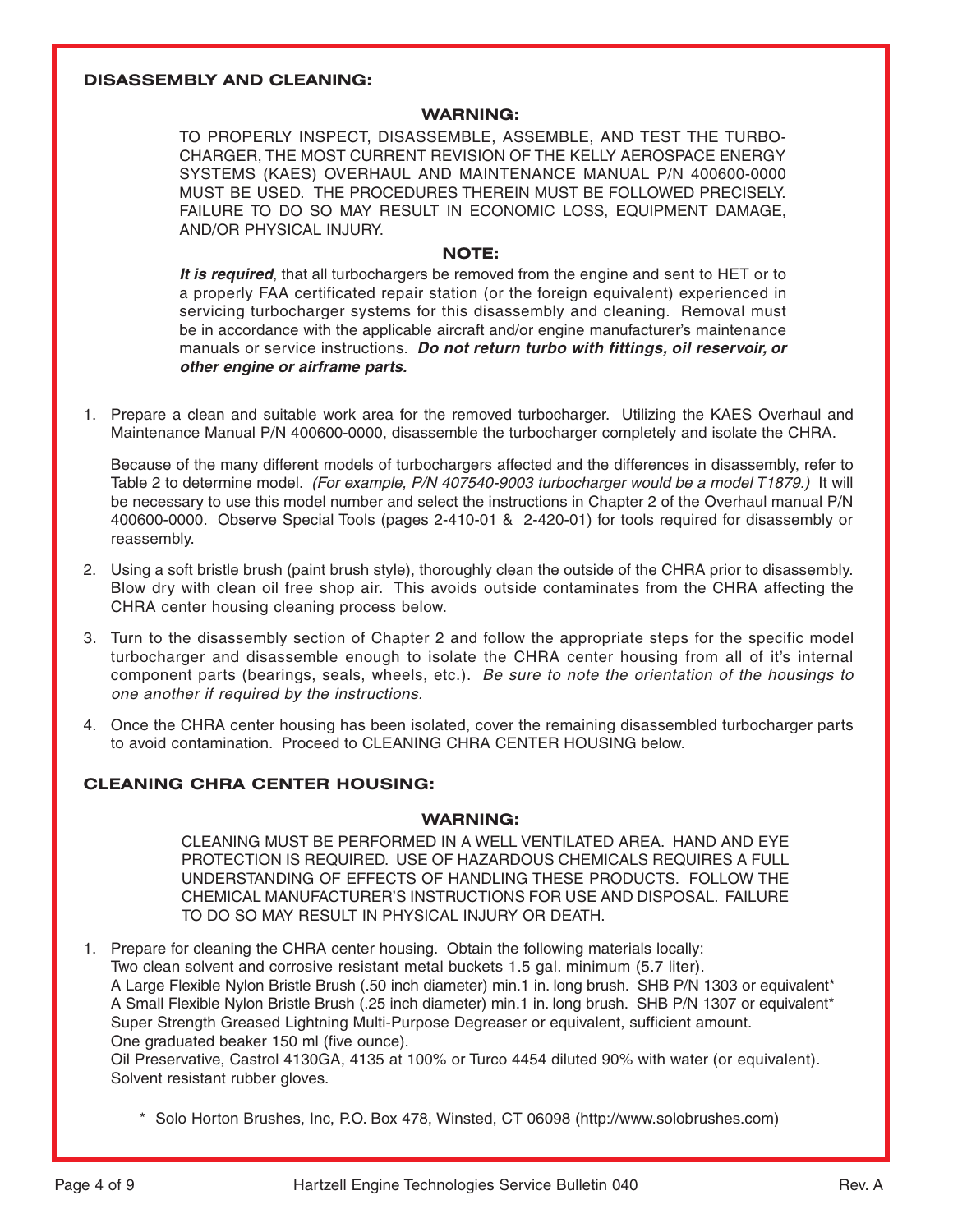## **CLEANING CHRA CENTER HOUSING: (cont'd)**

2. Mix a solution at a ratio of 3.4 ounces +/- 1/3 ounce (100 ml +/- 10 ml) of Degreaser to approximately 4 quarts (3.79 liters) of warm water into the first clean bucket. The solution in the bucket must be at a level that will completely submerge the entire center housing.



- 3. Wearing protective Rubber Gloves, place CHRA center housing (Figure 4) into the bucket and soak for a minimum of 30 seconds. If the housing has coking or other stubborn deposits, allow to soak longer.
- 4. After soaking, agitate center housing by hand in the bucket for a minimum of 15 seconds in each of the following directions: Center bore vertical, cold side down, center bore vertical, cold side up, oil drain down, and oil drain up. Reference points shown in Figure 4.
- 5. Using the large nylon bristle brush, insert into center bore and oil outlet cavity. Scrub for 3 seconds minimum. Using the small nylon bristle brush, insert into the oil inlet and drain cavities. Work brush around the edges inside the cavity where chips and burrs may be located.
- 6. Submerge center housing in solution allowing it to fill. Hold the center housing with center bore axis vertical, submerge housing with cold side up. Place index finger over the oil feed hole, place thumb over the oil drain hole, place middle finger of the other hand over the hot side center bore, and thumb over the cold side center bore. Raise part from bucket and shake for 5 seconds minimum. Orient oil drain port down and remove thumb to allow solution to drain into the bucket. Repeat this step two times.
- 7. Remove the center housings and place into the other clean metal bucket containing only warm water. Agitate center housing and rinse thoroughly.
- 8. After rinsing, dry center housings using clean filtered compressed air assuring that all water enters the bucket. Set center housing aside in a clean area. Using a new conical paint strainer (filter) or some other easily seen filter media, agitate the first and second buckets and pour the the contents of each through the filter. Ferrous chips can be identified by passing a magnet along the outside of the filter opposite its screen area and observing the response of any captured particles. Observe filter and the bottom of each bucket and record findings on Attachment A at the end of this service bulletin. It is normal to see some level of debris as a result of outside contaminant's such as carbon, Loctite chips, etc. Use of paper paint strainer obtained at local hardware store (or equivalent) is acceptable.
- 9. Treat the center housing with preservative oil immediately after cleaning. Use either Castrol 4130GA, Castrol 4135 at 100% or Turco 4454 diluted 90% with water. Other equivalent products may be used, however, closely observe dilution and mixing instructions.
- 10. The center housing has multiple cavities inside and out so preservative treatment is more effective when dipped rather than sprayed. Submerge the center housing in a solution of preservative oil as called out in step 16. Pour out excess and rotate center housing to assure all excess oil is removed. The housing may then be dried in still air or by applying compressed shop air.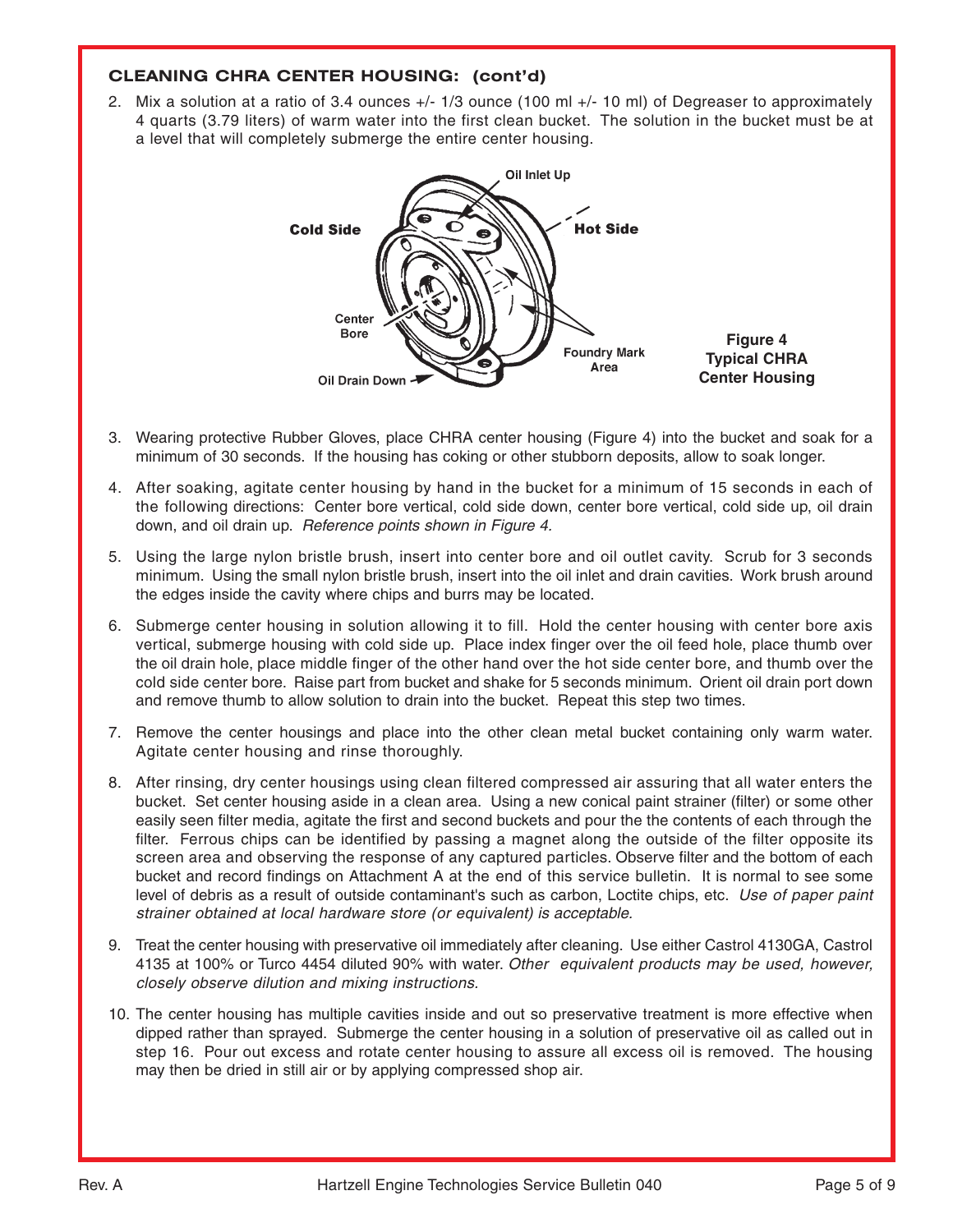## **REASSEMBLY:**

- 1. Once the CHRA center housing has been cleaned, reassemble the turbocharger. Observe Chapter 2 General Cleaning instructions (pages 2-230-01 & 2-240-01) and General Inspection (pages 2-250-01 & 2-400-01) as required prior to starting reassembly.
- 2. Reassemble the turbocharger referring to the appropriate Reassembly section of Chapter 2 for your specific model designation. Be sure to return the housings to the proper orientation as noted if previously required by the instructions.

## **REPAIRED TURBOCHARGER INSTALLATION:**

- 1. Upon completion of the turbocharger reassembly, the appropriate paperwork must be made indicating that the turbocharger has been repaired. This paperwork must be included in the aircraft records. Once this is accomplished, prepare to re-install the turbocharger on the engine. If sent to a repair station, verify the turbocharger has the correct part number and serial number for your aircraft and that the proper paperwork was delivered with the unit.
- 2. Prior to installation of the turbocharger, flush the oil line from the turbo to the oil sump with clean engine oil. Utilizing the most current Service Manual or Service Instructions of the applicable engine or airframe manufacturer, perform an engine oil and filter change. Drain the engine oil completely through a porous white cloth to examine for metal particles and ferrous chips. Remove the engine oil filter and completely drain contents through a porous white cloth and examine for metal particles and ferrous chips.
- 3. Cut open the oil filter and examine the pleats for metal particles and ferrous chips. If a magnetic oil plug is installed, examine it for metal particles and ferrous chips.
- 4. If metal particles and ferrous chips are present, consult the engine manufacturer's recommendations for engine oil contamination and/or oil system flushing prior to completing engine oil and filter change. If no metal particles or ferrous chips are found or upon completion of the above actions, complete the engine oil and filter change per engine manufacturer's service instructions.
- 5. Utilizing the applicable aircraft and/or engine manufacturer's maintenance manuals or service instructions of the latest revision, re-install the turbocharger assembly and proceed to "Return to Service" below.

## **RETURN TO SERVICE:**

- 1. Once the turbocharger has been properly re-installed, the aircraft will be ready for return to service.
- 2. Refer to Kelly Aerospace Energy Systems Service Bulletin 23 and perform the recommended turbocharger operational tests. This consists of turbocharger pre-lubrication, ground running tests, and and operational flight test. Make sure no air, exhaust, or oil leaks are present. Service Bulletin may be viewed or downloaded online via http://www.HartzellEngineTechnologies.com.
- 3. Utilizing the applicable aircraft and engine manufacturer's maintenance manuals of the latest revision, install any portion of the aircraft removed to gain access.
- 4. Upon successful completion of this service bulletin per the applicable compliance time listed, make an appropriate log book entry. (If repair accomplished, be sure to include the turbo repair records).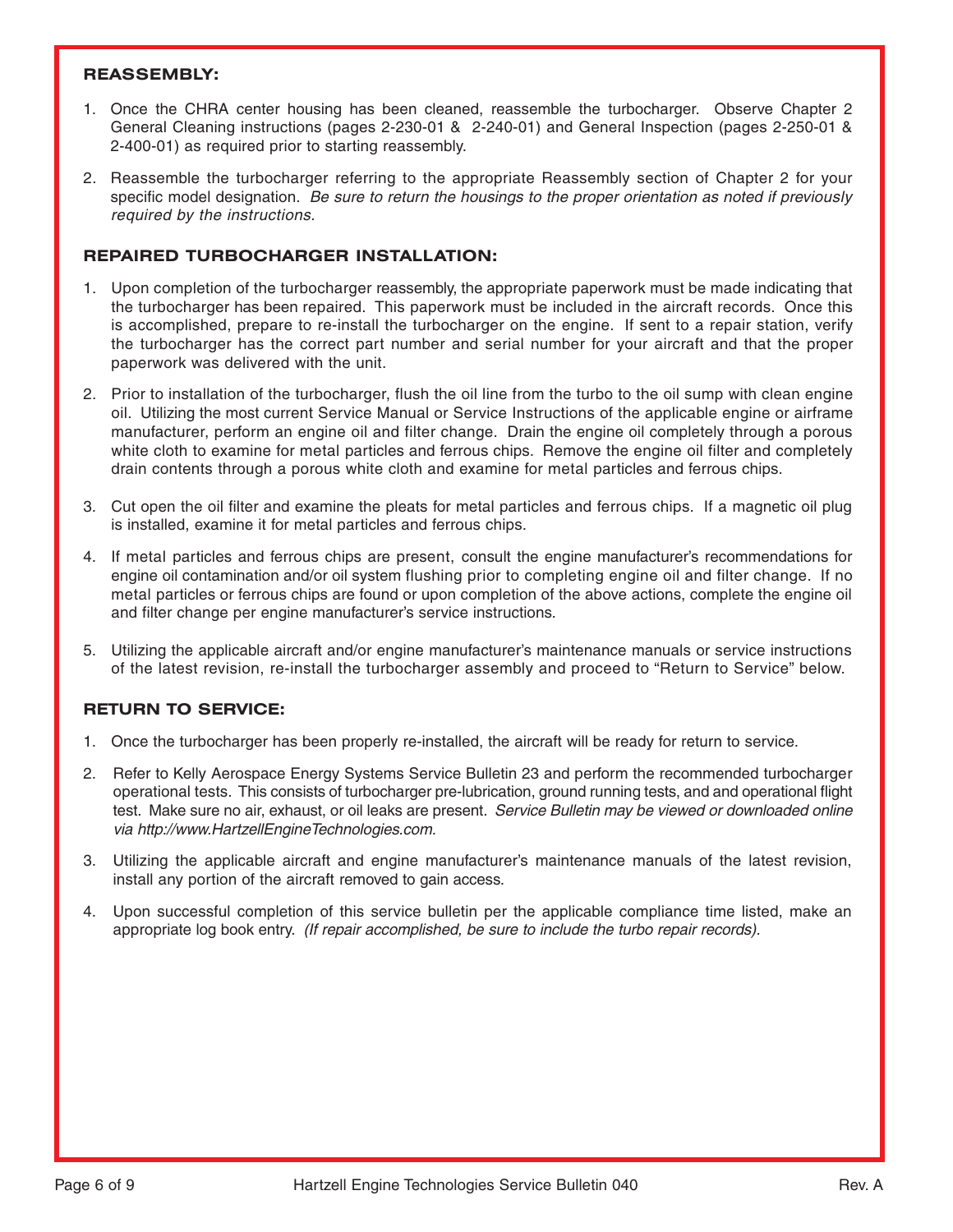## **PARTS REQUIRED:**

Consult the latest revision of the KAES Turbocharger Overhaul & Maintenance manual (P/N 400600-0000) Illustrated Parts Catalog as required to comply with this service bulletin. Incidental parts may be required for the turbocharger installation. These parts must be obtained from the applicable engine or airframe manufacturer.

## **PARTS IN INVENTORY:**

Affected unused stock in customers hands must be returned through place of purchase.

**See the Appendix I for Commercial Assistance.**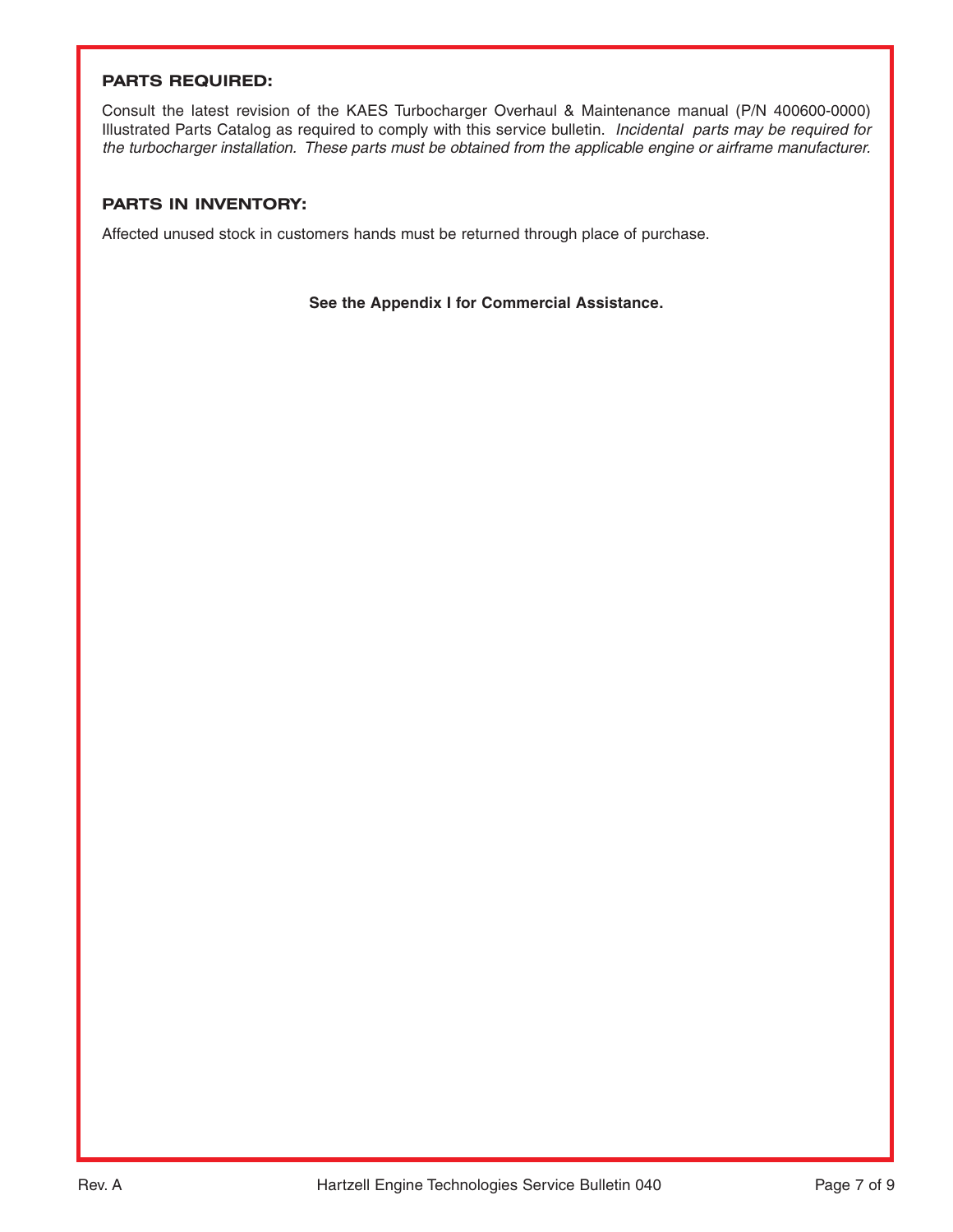| <b>Turbocharger Ass'y</b>                 | <b>Engine Ass'y</b>                                          | Aircraft (not limited to)                                                                   | <b>Turbocharger Model</b> |  |  |
|-------------------------------------------|--------------------------------------------------------------|---------------------------------------------------------------------------------------------|---------------------------|--|--|
| 466304-0003 (646677)<br>466304-9003       | <b>TSIO-520-BE</b>                                           | Piper Malibu Conversion                                                                     | TA3601                    |  |  |
| 466642-0001 (649151-1)<br>466642-9001     | TSIO-360-MB, SB<br><b>TIO-540-AK1A</b>                       | Mooney Encore<br><b>TIO-540-AK1AT</b>                                                       | TA3601                    |  |  |
| 466642-0002 (649151-2)<br>466642-9002     | L/TSIO-360-RB                                                | Piper, Seneca V                                                                             | TA3601                    |  |  |
| 466642-0005 (46C19839)<br>466642-9005     | TIO-540-AE2A                                                 | Piper PA46-350P, Malibu Mirage                                                              | TA3601                    |  |  |
| 466642-0006 (46C22924)<br>466642-9006     | <b>TIO-540-AK1A</b>                                          | Cessna, T182                                                                                | <b>TAO411</b>             |  |  |
| 465292-0001 (C295001-0301)<br>465292-9001 | <b>TSIO-360-H</b>                                            | Cessna T337                                                                                 | <b>TAO401</b>             |  |  |
| 465292-0002 (C295001-0304)<br>465292-9002 | 0-540-L3C5D                                                  | Cessna T182, TR182                                                                          | <b>TAO401</b>             |  |  |
| 465292-0004 (642518-4)<br>465292-9004     | <b>TSIO-520-T</b>                                            | Cessna T188C                                                                                | <b>TAO401</b>             |  |  |
| 465398-0002<br>465398-9002                | L/TO-360-E1A6D                                               | Piper PA44-180T                                                                             | <b>TAO402</b>             |  |  |
| 466011-0002 (46C19836)<br>466011-9002     | TIO-540-AG1A<br>TIO-540-AF1A<br>TIO-540-AF1B<br>TIO-540-AH1A | Commander 114TC<br>Mooney M20M (TLS)<br>Mooney M20M (TLS Bravo)<br>Piper PA32-301T Saratoga | <b>TAO413</b>             |  |  |
| 407540-0003 (LW-13310)<br>407540-9003     | TIO-541-E1D4<br>TIO-541-E1C4                                 | Beech A56TC,<br>A60, Duke                                                                   | T1879                     |  |  |
| 407800-9003 (LW-10191)                    | TIGO-541-E                                                   | Piper PA31P                                                                                 | T18A21                    |  |  |
| 408590-9012 (635034-2)                    | GTSIO-520-F,<br><b>GTSIO-520-K</b>                           | Twin Commander 685                                                                          | T18A44                    |  |  |
| 406990-9004 (633274-4)                    | GTSIO-520-D                                                  | Cessna 421, 421A                                                                            | <b>THO867</b>             |  |  |
| 408610-0001 (632729-1)<br>408610-9001     | GTSIO-520-H                                                  | Cessna 421B                                                                                 | <b>TEO659</b>             |  |  |

## **TABLE 2 - Affected Turbocharger Reference Table**

## **NOTE:**

The reference Table 2 should be used as a guide only for turbocharged aircraft. Not every aircraft or engine combination is listed and not every STC or other field application is included. This list is provided to help identify which aircraft **may** be affected by this service bulletin.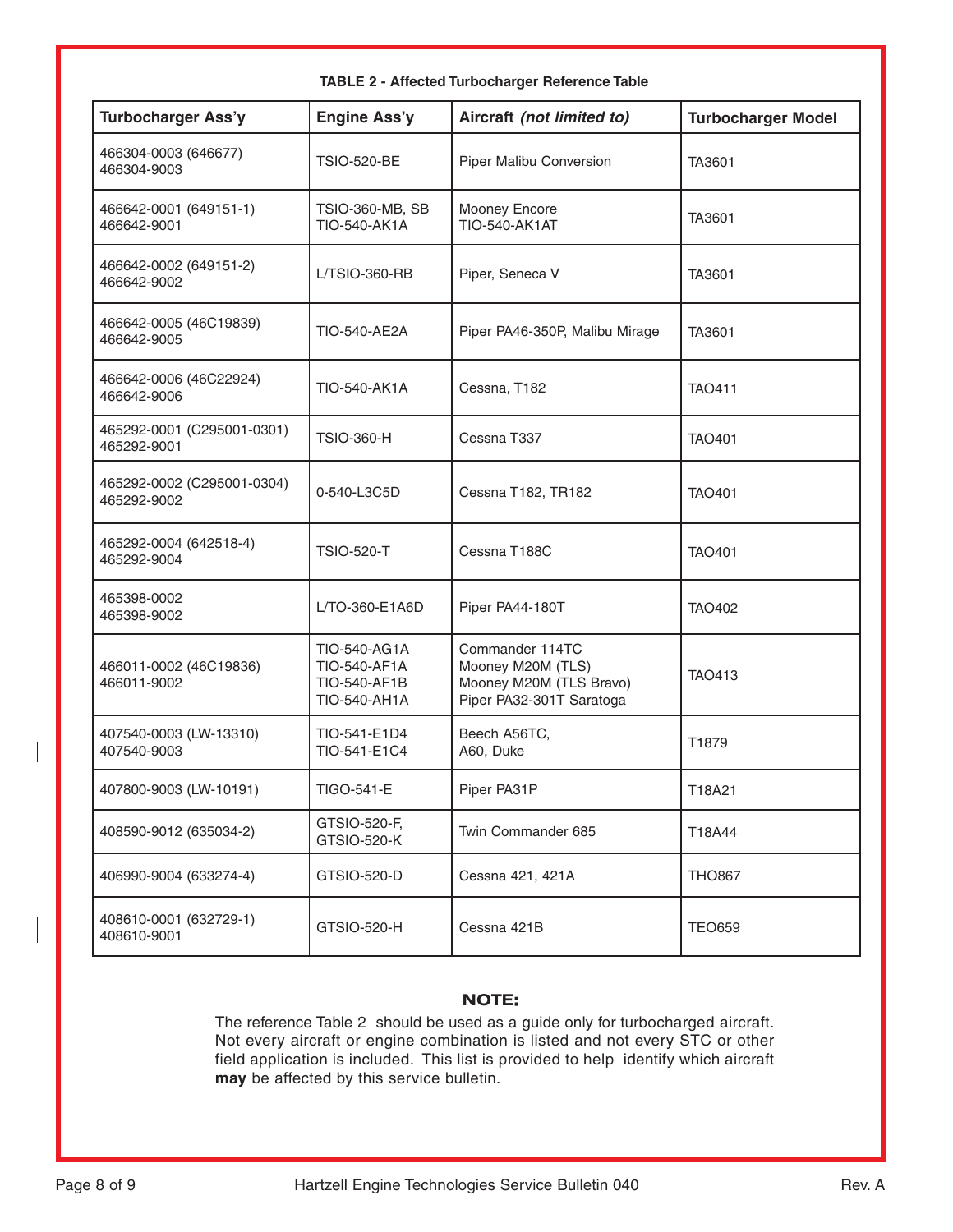## APPENDIX I

#### **COMMERCIAL ASSISTANCE:**

In addition to warranty coverage provided by the KAES or HET Limited Warranty, HET will provide additional commercial assistance to comply with SB040 under the terms outlined in this Appendix.

**Commercial Assistance** – the following will be provided with the submission of a completed PPCR (Attachment A, Sections I and II only) along with copies of invoices showing breakdown of labor charges and log book entries. This will serve as a claim form when received by HET warranty department.

If the unit is not sent to HET for disassembly and cleaning, a completed PPCR (Attachment A, with all Sections completed) along with copies of invoices showing breakdown of labor charges and log book entries must be submitted. This will serve as a claim form when received by HET warranty department.

**Identification** – up to 1 hour labor (up to \$75 maximum)

**Removal and Installation**, if necessary – up to 4 hours labor (up to \$300 maximum)

#### **Disassembly and Cleaning – Reassembly**

**Within North America** - for units sent to HET there will be no charge for this work and unit will be returned shipping pre-paid by the same method as received.

**Outside North America** – for units sent to HET there will be no charge for this work and will be returned shipping pre-paid, less any applicable duties, by the same method as received. As an alternative, HET will provide a labor allowance of 3 hours labor (up to US \$225 maximum) for units sent to nearest of the following facilities:

**PLANE SUPPORT (AEROTEST PTY LTD)** Sunshine Coast Airport Mudjimba Qld 4564 Australia ABN 12 079 212 981 E-mail: ian@planesupport.com Ph: 61 7 5448 9824 Fax: 61 7 5448 9287

**ROEDER PRAEZISION** Am Flugplatz **Egelsbach** 63329, Germany Tel: +49 6103 4002 0 Fax: +49 6103 4002 700 URL: www.roeder-praezision.com

#### **VORTEX MOTORS**

Aj. Olavo Fontoura 484 San Paulo Brazil 02012-020 Tel: 55 11 6221 8566 Fax: 55 11 6251 0406 E-mail: ctm@vortexmotores.com.br E-mail: vortex@vortexmotores.com.br

## **SHIPPING INFORMATION: (when returning to HET)**

Turbocharger must be securely packed and packaged so no oil will seep into the shipping container. A copy of "Attachment A" must have "Customer Information" and "Product or Component Information" sections filled out completely and included inside the shipping container. The turbocharger must be received assembled and undamaged to qualify for repair. Address package to Hartzell Engine Technologies, LLC, Warranty Department, 2900 Selma Highway, Montgomery, AL 36108, USA. Also mark "WARRANTY DEPT" clearly on the outside of the shipping container. **HET will only pay for return shipping by the same method as received. (next day, ground, etc.)**

## **CONTACT INFORMATION:**

All communications regarding this service bulletin, must be placed either through Hartzell Engine Technologies Technical Support at (888) 461-6077 or via Fax (334) 386-5450. For the Warranty department, (334) 386-5441. Written communications must be placed through Hartzell Engine Technologies Technical Support, 2900 Selma Highway, Montgomery, AL 36108, USA.

If E-mail communication is desired, go to our website: http://www.HartzellEngineTechnologies.com and select "contact"and follow the instructions.